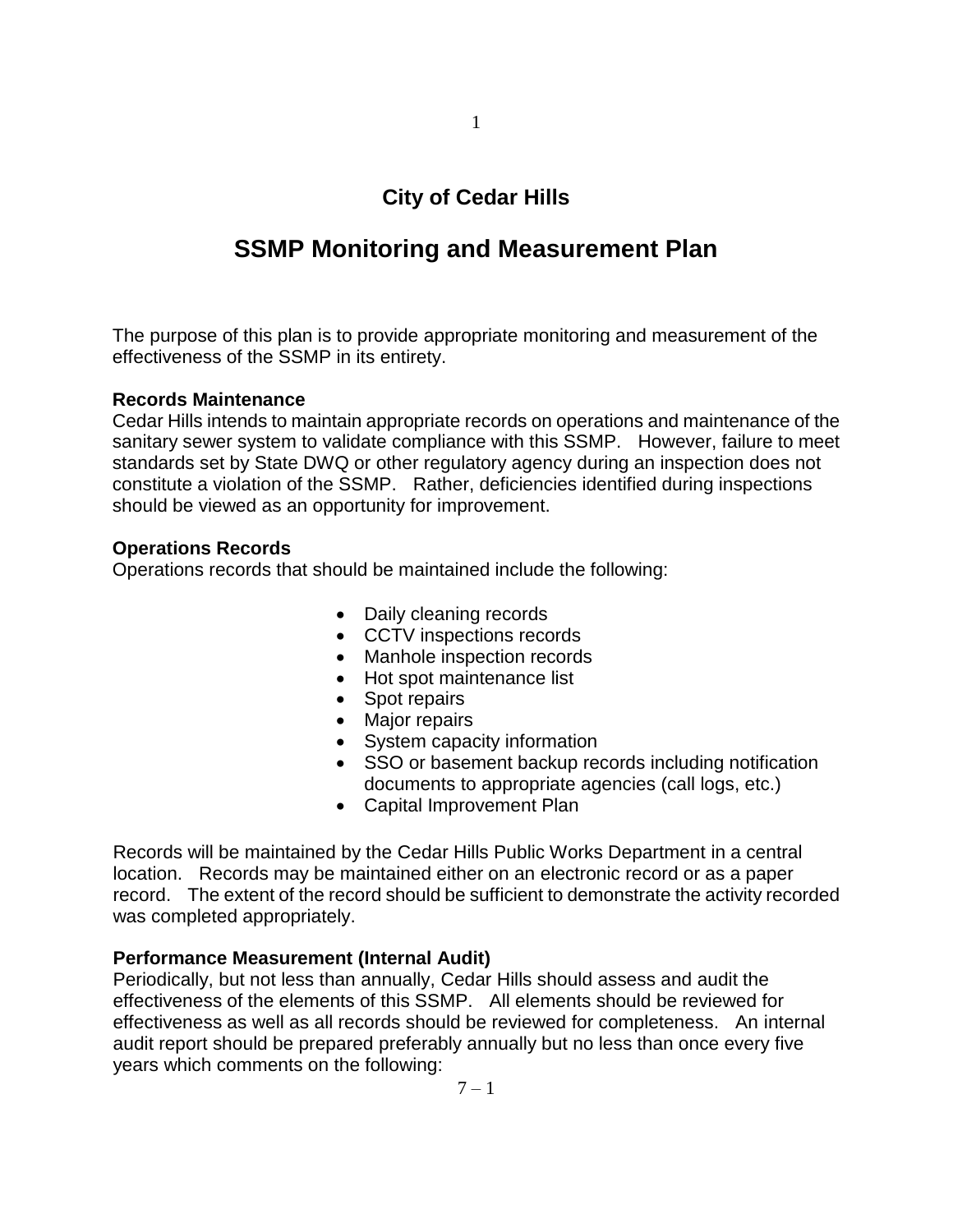- Success of the operations and maintenance program
- Success of other SSMP elements
- Adequacy of the SECAP evaluations
- Discussion of SSO's and the effectiveness of the response to the event including corrective action
- Review of Defect reports and adequacy of response to eliminate such defects
- Opportunities for improvement in the SSMP or in SSO response and remediation

The annual audit report need not be extensive or long. It should, however be sufficient to document compliance with the standards set in the SSMP. The audit reports should be maintained in accordance with the City of Cedar Hills records retention schedule.

## **SSMP Updates**

When a plan deficiency is identified though an audit, inspection or plan review, and the deficiency requires an SSMP update, the plan may be updated at the discretion of the Mayor or City Manager. SSMP updates should be recorded in a revision index maintained by the Public Works Department.

#### **SSO Evaluation and Analysis**

At least annually in the internal audit and more frequently as needed, Cedar Hills will evaluate SSO trends based on frequency, location and volume. Trend evaluation will be empirical unless a large number occur sufficient to make a statistical analysis viable. If a trend is identified, a corrective action may be appropriate.

#### **Public Communication and Outreach**

The City of Cedar Hills will reach out to the public about the development, implementation and performance of the SSMP. This communication may be accomplished by any of the following methods:

- Public hearings
- Public meetings
- Newsletters
- Direct mailing
- Leaflets
- Other effective methods

The City of Cedar Hills will accept comments, either written or verbal and will review such comments for applicability. Public interest may be difficult to generate, but should be sought, non-the-less.